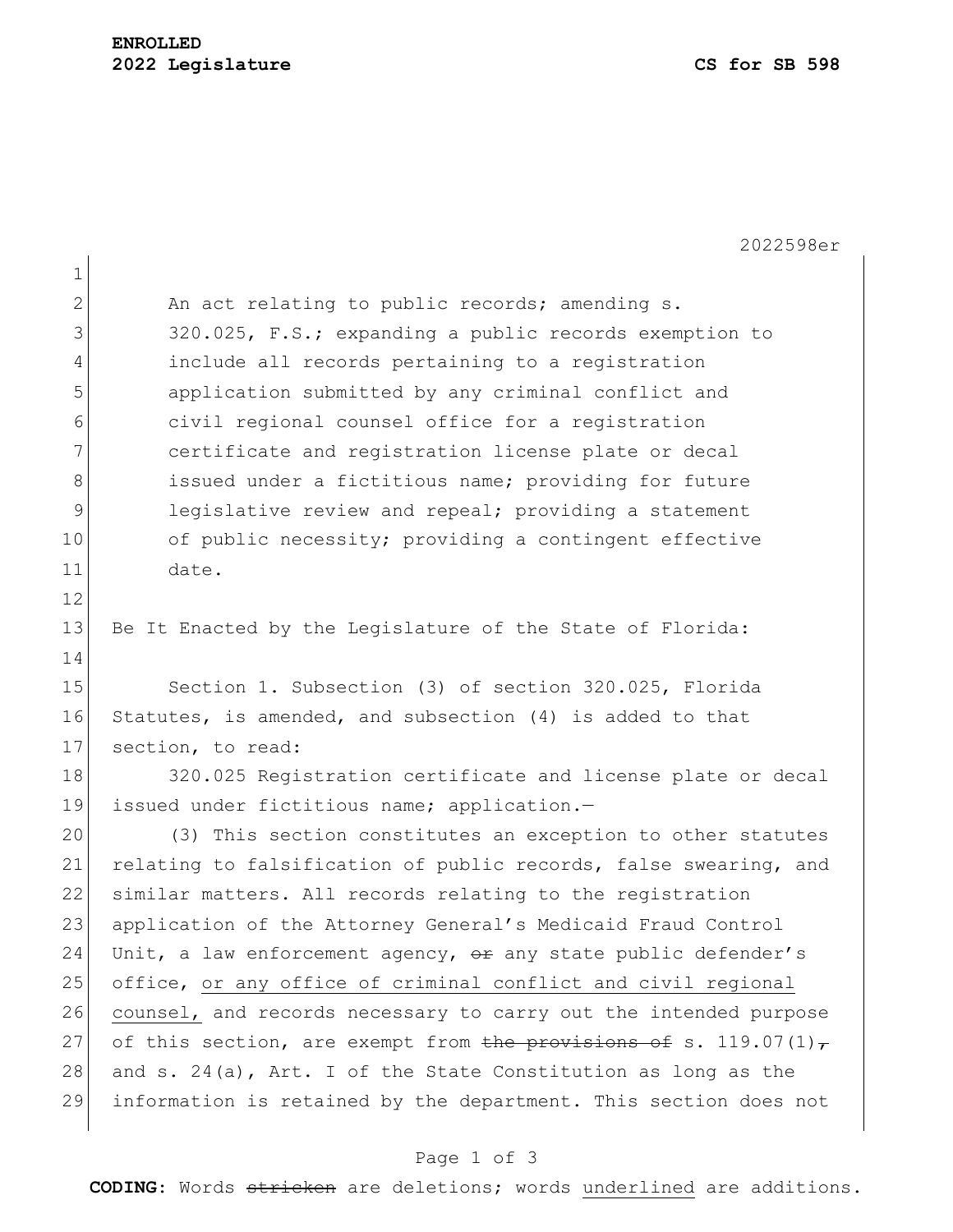|    | 2022598er                                                        |
|----|------------------------------------------------------------------|
| 30 | prohibit other personations, fabrications, or creations of false |
| 31 | identifications by the Attorney General's Medicaid Fraud Control |
| 32 | Unit, or law enforcement or public defender's officers, or a     |
| 33 | regional counsel office in the official performance of covert    |
| 34 | operations.                                                      |
| 35 | (4) This section is subject to the Open Government Sunset        |
| 36 | Review Act in accordance with s. 119.15 and shall stand repealed |
| 37 | on October 2, 2027, unless reviewed and saved from repeal        |
| 38 | through reenactment by the Legislature.                          |
| 39 | Section 2. The Legislature finds that it is a public             |
| 40 | necessity that all records relating to the application for a     |
| 41 | confidential registration certificate and registration license   |
| 42 | plate or decal submitted by an office of criminal conflict and   |
| 43 | civil regional counsel, and any other records necessary to carry |
| 44 | out the intended purpose of s. 320.025, Florida Statutes, be     |
| 45 | made exempt from s. 119.07(1), Florida Statutes, and s. 24(a),   |
| 46 | Article I of the State Constitution. Investigations by an office |
| 47 | of criminal conflict and civil regional counsel may be           |
| 48 | jeopardized by the registration of motor vehicles under the      |
| 49 | office's name or under the names of the office's investigators   |
| 50 | in that persons under investigation may acquire such             |
| 51 | registration information in order to seek retaliation against    |
| 52 | the office or its investigators. Authorizing offices of criminal |
| 53 | conflict and civil regional counsel to obtain confidential       |
| 54 | registration certificates and registration license plates or     |
| 55 | decals in the same manner as other law enforcement agencies      |
| 56 | would better ensure the safety of the regional counsel offices'  |
| 57 | investigators in performing their official duties.               |
| 58 | Section 3. This act shall take effect on the same date that      |

## Page 2 of 3

**CODING**: Words stricken are deletions; words underlined are additions.